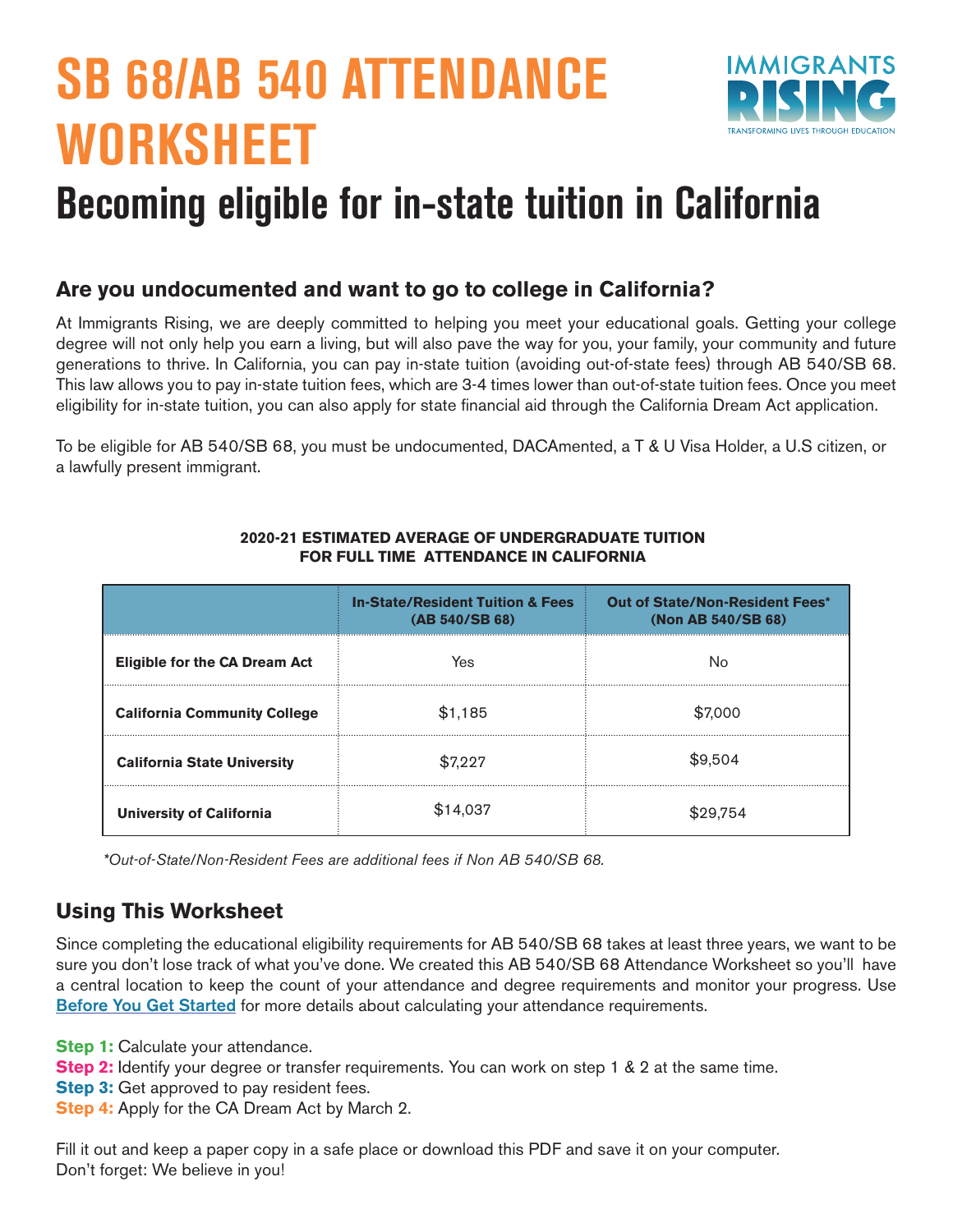## **STEP 1: CALCULATE YOUR ATTENDANCE**

Check your transcripts or attendance records to find your units or hours. Contact the registrar for more info.

**D FIRST YEAR** Review your attendance during your **first year** of studies at a California school. This can take place in one year or over multiple years. The goal is to meet the equivalent number of hours or units. School Name(s) \_\_\_\_\_\_\_\_\_\_\_\_\_\_\_\_\_\_\_\_\_\_\_\_\_\_\_\_\_\_ \_\_\_\_\_\_\_\_\_\_\_\_\_\_\_\_\_\_\_\_\_\_\_\_\_\_\_\_\_\_\_\_\_\_\_\_\_ q High School 1 year = 55 credits Total credits # \_\_\_\_\_\_\_\_\_\_\_  $\Box$  Adult School 1 year = 420 hours Total hours  $\#$ CA Community College □ Noncredit courses 1 year= 420 hours Total hours # \_\_\_\_\_\_\_\_\_ □ Credit courses \* 1 year = 24 semester units Total units # \_\_\_\_\_\_\_\_\_\_ 1 year  $= 36$  quarter units \* You can only use up to a maximum of two years of credit classes at the California Community Colleges to meet eligibility: 48 semester units or 72 quarter units. **Q SECOND YEAR** Review your attendance during your **second year** of studies at a California school. This can take place in one year or over multiple years. The goal is to meet the equivalent number of hours or units. School Name(s) \_\_\_\_\_\_\_\_\_\_\_\_\_\_\_\_\_\_\_\_\_\_\_\_\_\_\_\_\_\_ \_\_\_\_\_\_\_\_\_\_\_\_\_\_\_\_\_\_\_\_\_\_\_\_\_\_\_\_\_\_\_\_\_\_\_\_\_  $\Box$  High School 1 year = 55 credits Total credits  $\#$  $\Box$  Adult School 1 year = 420 hours Total hours # CA Community College<br> **Q** Noncredit courses □ Noncredit courses 1 year= 420 hours Total hours # \_\_\_\_\_\_\_\_\_ □ Credit courses \* 1 year = 24 semester units Total units # \_\_\_\_\_\_\_\_\_\_ 1 year  $= 36$  quarter units \* You can only use up to a maximum of two years of credit classes at the California Community Colleges to meet eligibility: 48 semester units or 72 quarter units. **D THIRD YEAR** Review your attendance during your **third year** of studies at a California school. This can take place in one year or over multiple years. The goal is to meet the equivalent number of hours or units. School Name(s) \_\_\_\_\_\_\_\_\_\_\_\_\_\_\_\_\_\_\_\_\_\_\_\_\_\_\_\_\_\_ \_\_\_\_\_\_\_\_\_\_\_\_\_\_\_\_\_\_\_\_\_\_\_\_\_\_\_\_\_\_\_\_\_\_\_\_\_

□ High School 1 year = 55 credits Total credits # \_\_\_\_\_\_\_\_\_ □ Adult School 1 year = 420 hours Total hours # \_\_\_\_\_\_\_\_\_ CA Community College □ Noncredit courses 1 year= 420 hours Total hours # \_\_\_\_\_\_\_\_\_ □ Credit courses \* 1 year = 24 semester units Total units # \_\_\_\_\_\_\_\_\_\_ 1 year  $= 36$  quarter units

\* You can only use up to a maximum of two years of credit classes at the California Community Colleges to meet eligibility: 48 semester units or 72 quarter units.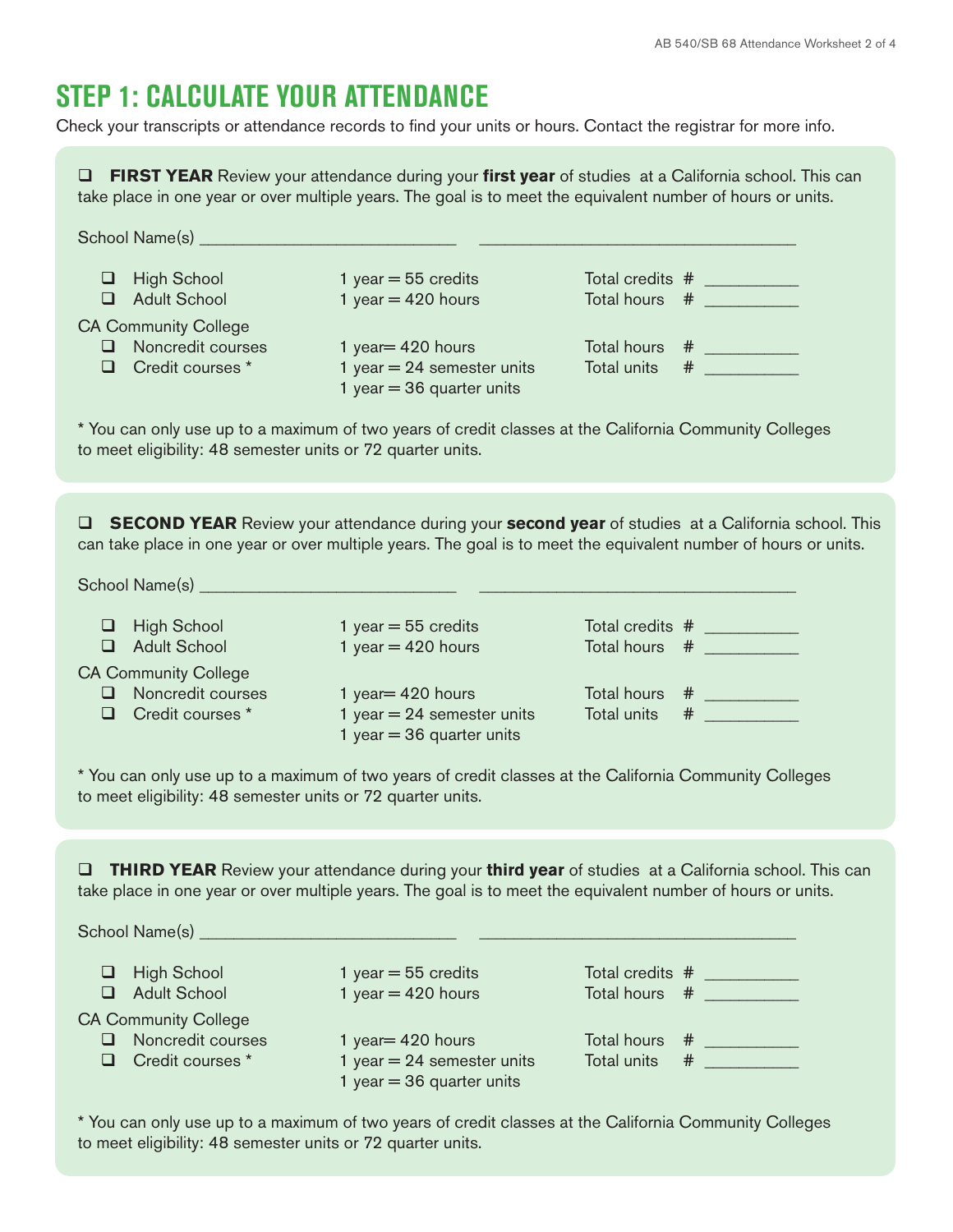## **STEP 2: IDENTIFY YOUR DEGREE OR TRANSFER REQUIREMENTS**

Choose one of the options below. Check your transcripts or ask the Registrar at your school for your records.

| <b>CALIFORNIA HIGH SCHOOL</b>                                                                                                                                                                                                 |  |  |
|-------------------------------------------------------------------------------------------------------------------------------------------------------------------------------------------------------------------------------|--|--|
| School Name(s) Name (s) Name (s) Name (s) Name (s) Name (s) Name (s) Name (s) Name (s) Name (s) Name (s) Name (s) Name (s) Name (s) Name (s) Name (s) Name (s) Name (s) Name (s) Name (s) Name (s) Name (s) Name (s) Name (s) |  |  |
| High School Diploma<br>⊔<br>General Equivalency Diploma (GED)<br>u.<br>High School Equivalency Test (HiSet)<br>u.                                                                                                             |  |  |
| OR                                                                                                                                                                                                                            |  |  |
| <b>CALIFORNIA COMMUNITY COLLEGE</b>                                                                                                                                                                                           |  |  |
| School Name(s) Name (s) Name (s) Name (s) Name (s) Name (s) Name (s) Name (s) Name (s) Name (s) Name (s) Name (s) Name (s) Name (s) Name (s) Name (s) Name (s) Name (s) Name (s) Name (s) Name (s) Name (s) Name (s) Name (s) |  |  |
| Associate's Degree<br>⊔<br>Minimum Transfer Requirements for a CSU or UC<br>❏                                                                                                                                                 |  |  |

#### **HERE IS AN EXAMPLE OF HOW A STUDENT MET THE REQUIREMENTS FOR IN-STATE TUITION ELIGIBILITY**

| Year 1: Adult School<br>Year 2: Community College<br>Year 3: Community College<br>High School Diploma | "I took my time to earn my High School Diploma and I'm<br>so glad I did. With SB68, I received enough financial aid<br>to attend a public CA university." |
|-------------------------------------------------------------------------------------------------------|-----------------------------------------------------------------------------------------------------------------------------------------------------------|
|                                                                                                       | Akiko, Current Undergraduate Student                                                                                                                      |

#### **STEP 3: GET APPROVED TO PAY RESIDENT FEES**

Your school will verify that you meet the eligibility requirements.

Now that you've completed your requirements, you need to submit the following paperwork to the college or university you plan to attend:

- □ Submit AB 540/SB 68 Non-Resident Tuition Exemption Form:
	- Read [Submitting Your AB 540 \(SB 68\) Non-Resident Tuition Exemption Form](https://immigrantsrising.org/resource/submitting-the-affidavit/)
	- If you're attending a California Community College, [submit this form](https://immigrantsrising.org/resource/affidavit-for-ca-community-college/).
	- If you're attending a California State University, [submit this form](https://immigrantsrising.org/resource/affidavit-for-ca-state-universities/).
	- If you're attending a University of California campus, [submit this form](https://immigrantsrising.org/resource/affidavit-for-university-of-ca/).

 $\Box$  Transcripts & Attendance records (as required)

For more information, read **[Submitting Your AB 540/SB 68 Non-Resident Tuition Exemption Form](https://immigrantsrising.org/resource/submitting-the-affidavit/).**